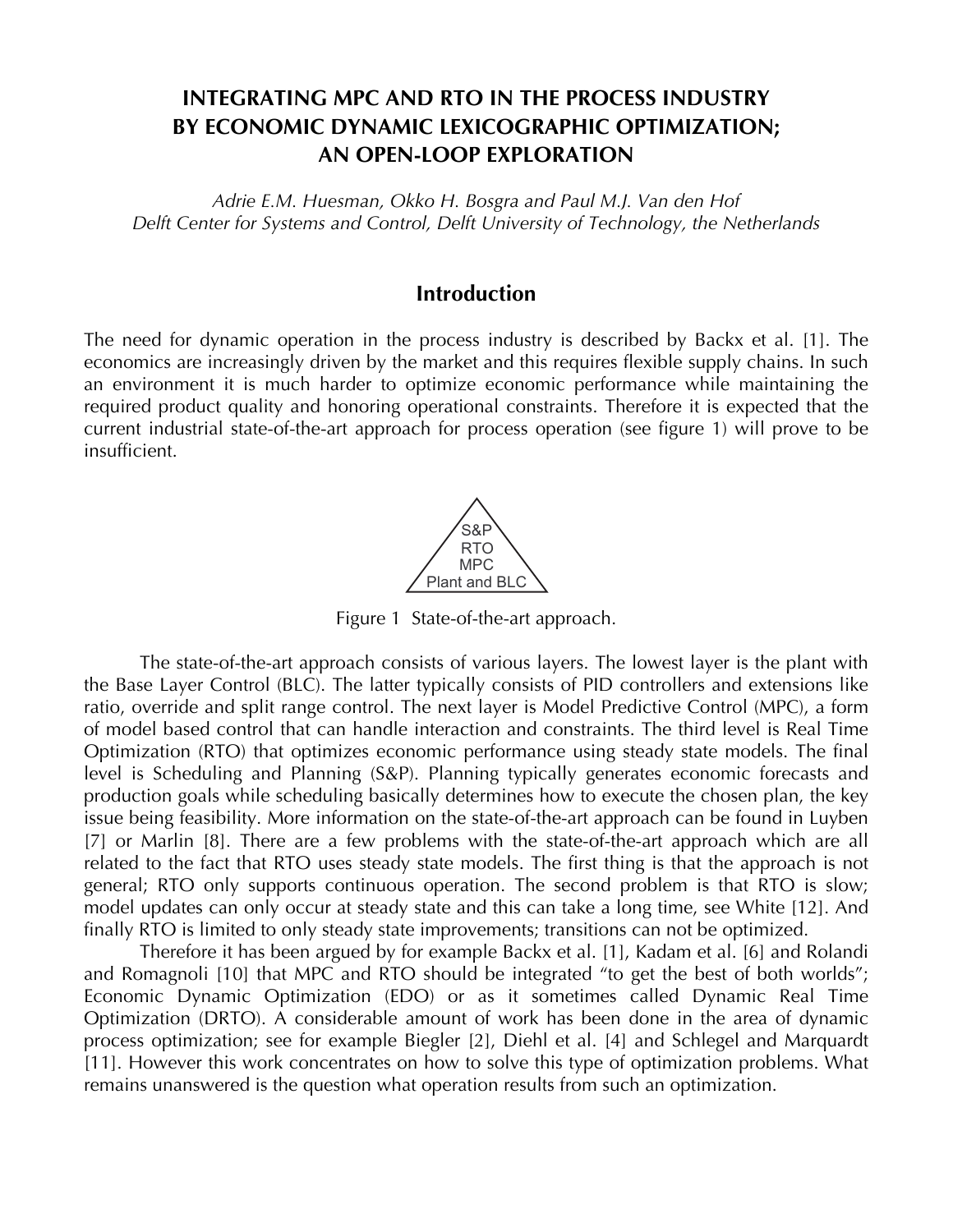This paper will address the last question in an open-loop setting. First we will formulate EDO in a general sense. Then this formulation is used to perform EDO on three process systems (experiments). It will be shown that for each experiment EDO leads to non-unique (multiple) solutions which are handled well by lexicographic optimization. The paper ends with conclusions and directions for future work.

## **Formulation**

 The open-loop formulation of EDO takes the shape of an optimization problem. So we must define an objective and a set of constraints. The starting point for the objective is profitability. Standard profitability measures like payback period, net present value or internal rate of return, see Brennan [3], cover the whole project period (initiation, design, construction, operation and dismantling) which means a few to 20 years. Because of these long periods the time value of money must be taken into account. However it will become clear in the next paragraph that the time horizon of EDO is less than four weeks. So there is no need to compensate for the time value of money and a straightforward profit *P* can be maximized:

 $=$   $revenues -total costs - taxes'$ </u> prices quantity products fixed + variable  $P =$  revenues (1)

By definition fixed and variable costs are respectively independent and dependent on product quantity. It should be noted that the fixed costs and taxes are not under the influence of operation. So in an optimization problem these terms are constants and maximization of equation (1) simplifies to the maximization of operational profit:

#### $OP = \text{prices} \cdot \text{quantity products} - \text{variable costs}$  (2)

 With respect to the constraints two types are obvious; plant behavior and operational constraints. However, also so-called "scheduling constraints" are needed. In the simplest case this type boils down to the required product quantity and quality at a time  ${\mathfrak t}_{{\mathfrak t}}$  in the future. In the more elaborate case it can be a number of required quantities and qualities at times  $t_{1}, t_{2}...t_{n}$ . The last point in the future  $t_{\text{in}}$ , equals the scheduling horizon which is normally between one to four weeks. For this reason the time horizon of EDO is less than four weeks. The scheduling constraints provide the necessary link with scheduling and therefore possible interaction with other plants on the site (shared utilities, tanks etc.). To summarize; economic dynamic process optimization can be formulated as the following optimization problem:

$$
\max_{0} \int_{0}^{t_{f}} (OP) dt \quad \text{s.t.} \begin{cases} \text{plant behavior} \\ \text{operational limitations} \\ \text{ scheduling constraints} \end{cases} \tag{3}
$$

If the required product quantity is not allowed to vary (so the corresponding constraint is an equality rather than an inequality) then problem (3) can be reduced to:

l

 $1$  According the viewpoint of the plant manager taxes have to be subtracted.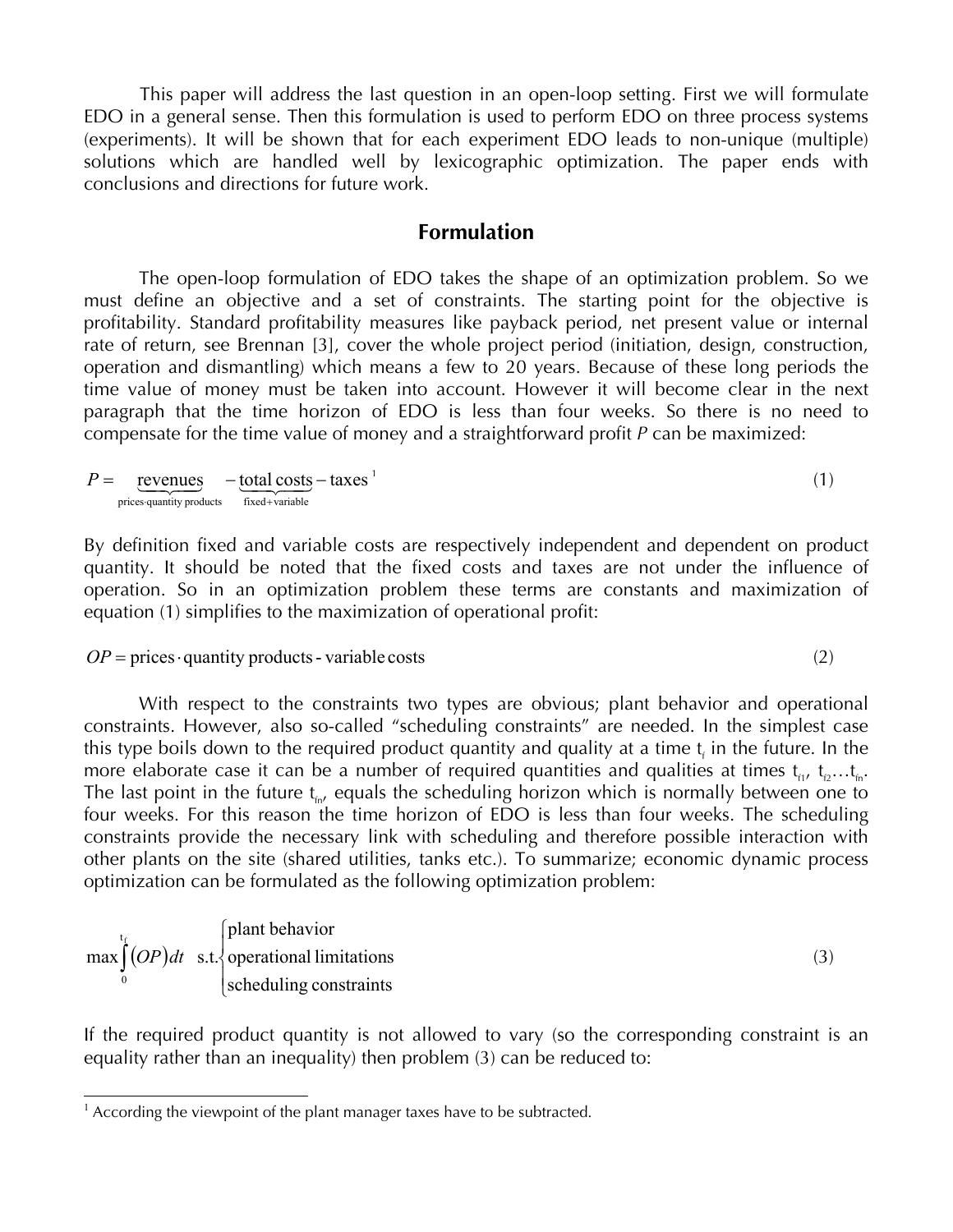$$
\min_{0} \int_{0}^{t_{f}} (OC)dt \quad \text{s.t.} \begin{cases} \text{plant behavior} \\ \text{operational limitations} \\ \text{ scheduling constraints} \end{cases} \tag{4}
$$

Here OC stands for operational costs. Problems (3) and (4) can also be expressed mathematically:

$$
\min_{u} \int_{0}^{t_{f}} F_{1} dt \quad \text{s.t.} \begin{cases} dx/dt = f(x, y, u, t), x(0) = x_{0} \\ h(x, y, u, t) = 0 \\ g(x, y, u, t) \ge 0 \end{cases}
$$
(5)

Here *F*, stands for -*OP* (note the minus sign) or *OC*, *x* for state variables, *y* for algebraic variables and *u* for inputs or Degrees Of Freedom (DOF). All variables are functions of time. Typically all relationships in problem (5) are linear except for those that are related to plant behavior. So this problem constitutes a Non-Linear Program (NLP).



Figure 2 A plantwide system boundary.

 The economic objective has consequences for the system boundary. Normally prices of flows between feed and product, so-called intermediate prices, are unknown. See for example figure 2, the price of the flow between unit 1 and 2 is normally not known. The system boundary should be chosen such that intermediate prices are not needed. This means that a plantwide system boundary is adopted. It should be noted that the boundary also includes product tank(s). This allows for dynamic improvement; the product flow to the tank may vary freely between operational limits and the same might even apply to the product quality.

#### **Experiments**

#### *Single Tank*

The first system is just a product tank (see figure 3).

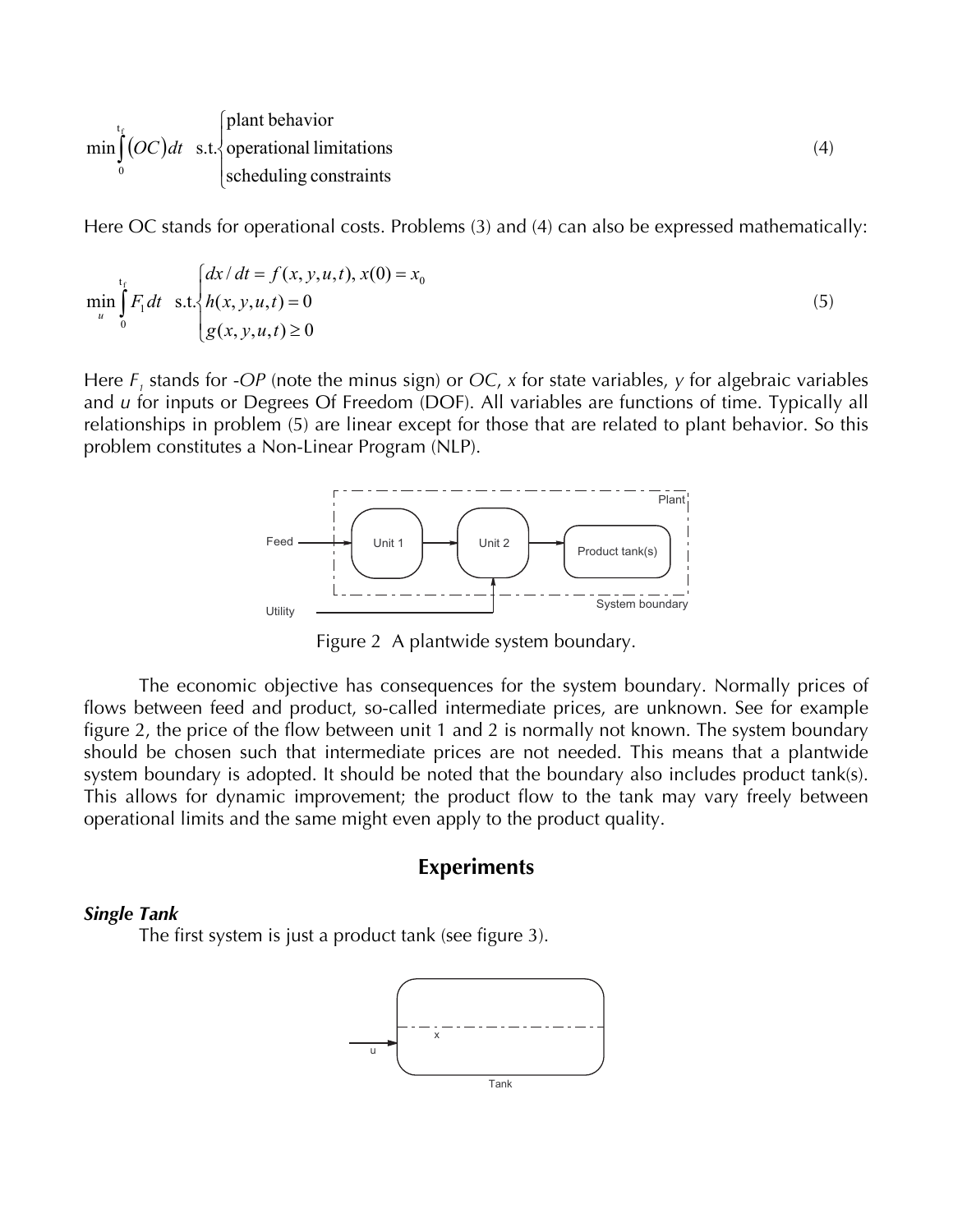#### Figure 3 A product tank.

The tank should be filled at minimum cost to at least a certain minimum level given some input constraints:

$$
\min_{u} \int_{0}^{2} u(t)dt \quad \text{s.t.} \begin{cases} dx/dt = u(t), x(0) = 0\\ 0 \le u(t) \le 10\\ x(2) \ge 5 \end{cases}
$$
 (6)

Problem (6) was solved by means of the simultaneous approach. The transcription is based on implicit Euler. The implementation was done in the algebraic language GAMS, the used solver was CONOPT. The result is shown in figure 4a.



Figure 4a (left) and b (right) The result of the  $1<sup>st</sup>$  and  $2<sup>nd</sup>$  stage single tank problem.

Looking at the result the question rises if this is the only possible solution. A simple way to check this is by changing the initial guess for the input and/or state trajectories. The effect is that these trajectories change but that the objective value stays the same. This implies that the optimal trajectories are not unique; there exist multiple solutions.

## *Stirred Tank Reactor and Tank*

l

This system includes a Stirred Tank Reactor  $(STR)^2$  besides a tank (see figure 5).



Figure 5 A STR and a product tank.

 $2$  A STR is a continuous stirred tank reactor of which the level is allowed to vary.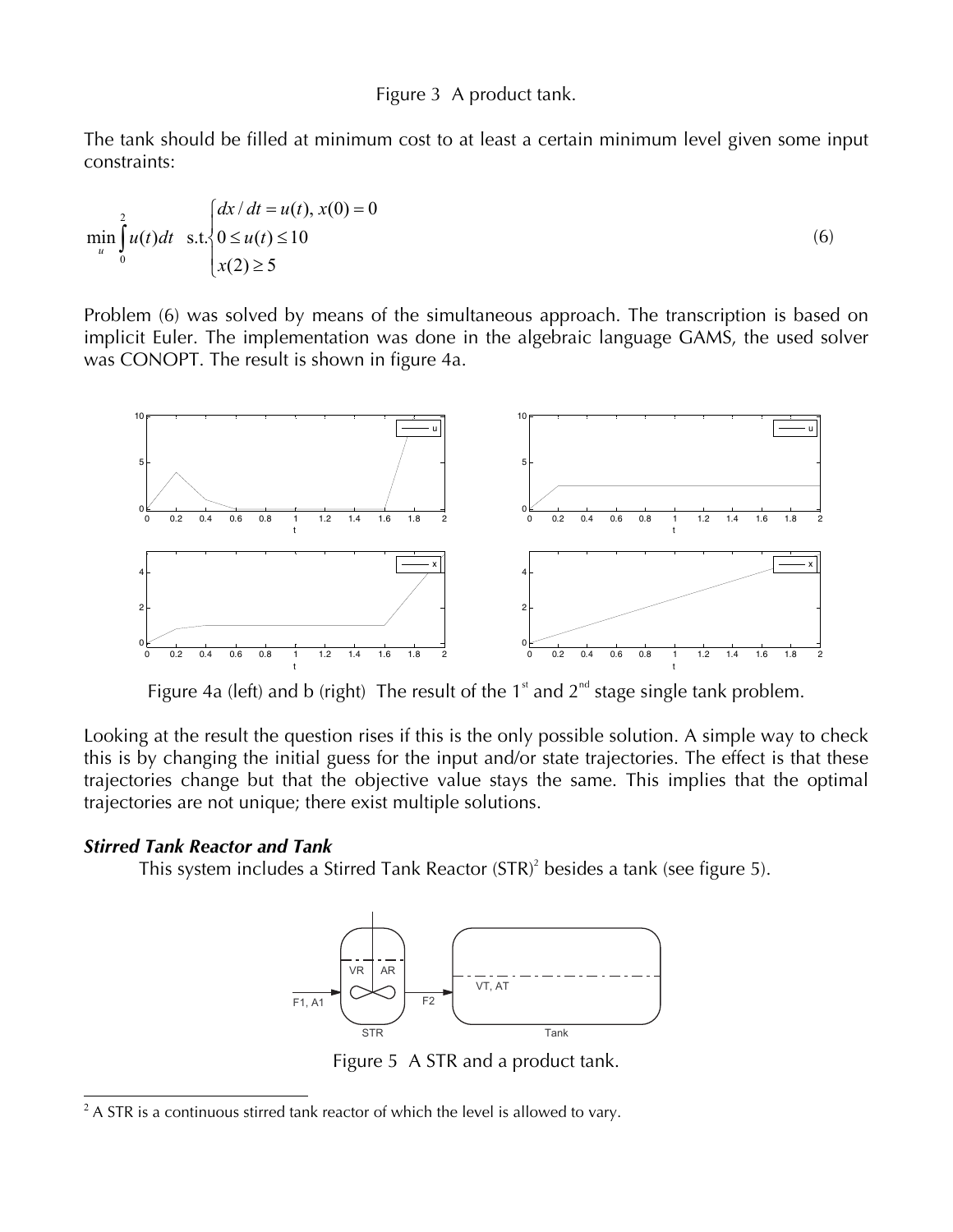The discussion of this experiment will be quite brief since it was already described in detail in Huesman et al. [5]. In the STR the reaction A to B takes place. The product B is stored in the tank. The following assumptions are made:

- The reaction is first order in A.
- The density is constant.
- The STR and tank are both well-mixed.

This system is described by four nonlinear differential equations with four state variables (VR, VT, AR and AT) and two DOF (F1 and F2). The objective is to minimize the integrated value of (vF1 + VR) over 2 time units while producing a certain amount of product;  $VT(2) = 2.1$  of a certain quality;  $AT(2) = 0.05$ . The objective reflects the operational costs; feed plus stirring (the stirring power is assumed to be proportional to the reactor volume). The parameter v represents the ratio cost of feed over cost of stirring. The optimization was solved in the same way at the single tank experiment. The result is shown in figure 6a.



Figure 6a (left) and b (right) The result of the 1<sup>st</sup> and  $2^{nd}$  stage STR and tank problem.

The STR is filled and emptied several times; so EDO prefers batch operation. From a reactor engineering point of view this result was to be expected, batch operation leads to a high average reactant concentration which results in a low average reactor volume and therefore low cost. The timing of the batches looks arbitrary. And also in this case changing the initial guess for the input and/or state trajectories reveals the existence of multiple solutions.

## *Distillation Column and Tank*

 In the last system the STR is replaced by a Distillation Column (DC) with eight trays, see figure 7.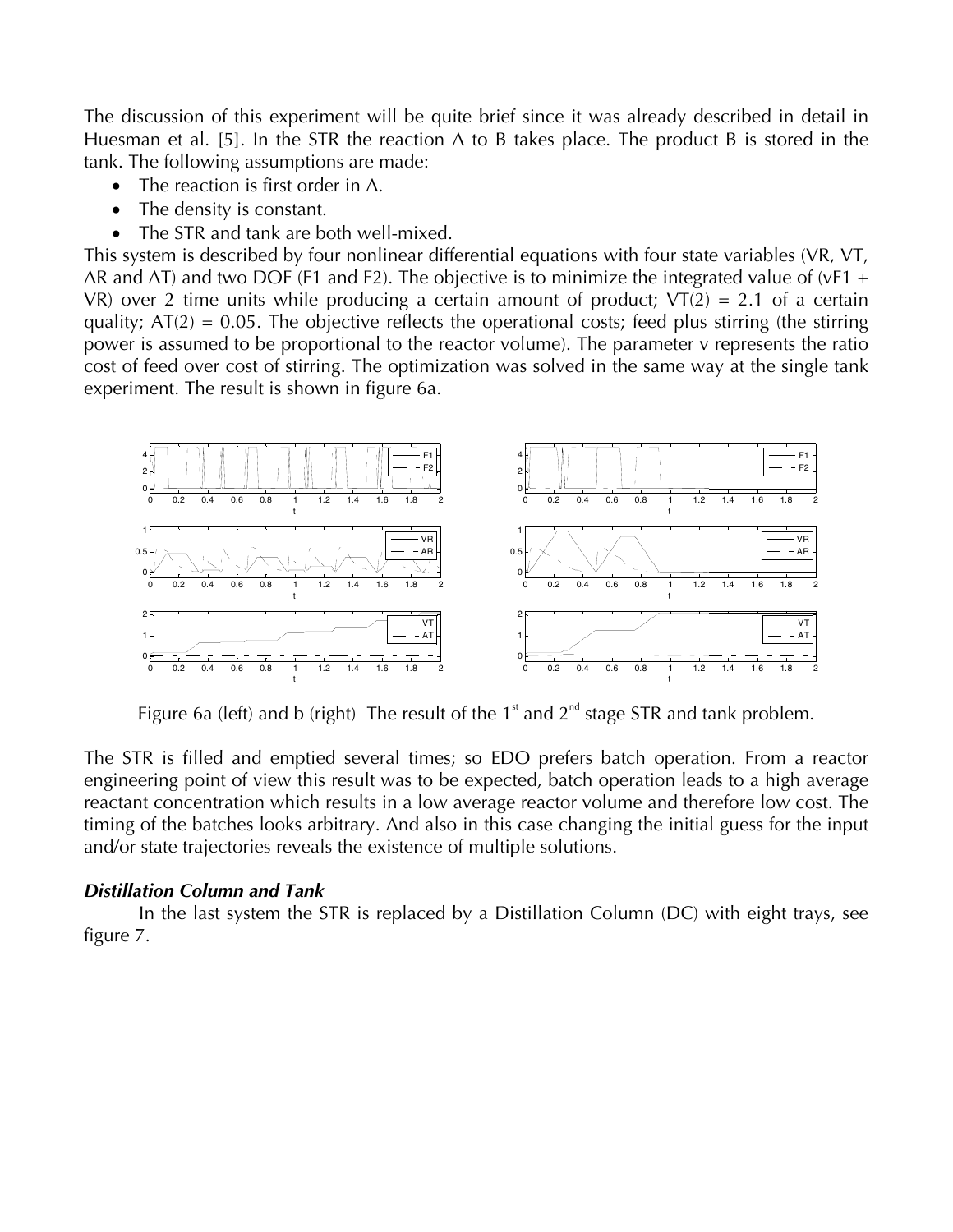

Figure 7 A DC and a product tank.

Also this experiment is described in detail in Huesman et al. [5]. The heavy component (product) is stored in a tank while the light component leaves the system. The following assumptions are made:

- The vapor phase can be neglected.
- Trays, top and bottom inventory are well-mixed.
- Outgoing flows on a tray are in equilibrium which is described by constant relative volatility.
- The liquid molar hold-up on each tray and in top and the bottom inventory is constant.
- The liquid and vapor molar flows are constant (constant molar overflow).
- The tank is well-mixed.

Trays, top and bottom inventory are all considered compartments. So in total there are ten compartments. The compartments are numbered from the bottom to the top, so  $xB = x1$  and  $xD$  $=$  x10. This system is described by 12 nonlinear differential equations with 12 state variables (x1) to x10, xT and MT) and three DOF (F, V and L). The objective is to minimize the integrated value of (wF + V) over 2 time units while producing a certain amount of product;  $MT(2) = 1.1$  of a certain quality;  $xT(2) = 0.2$ . Again the objective reflects the operational costs; feed plus utility, the parameter w represents the ratio cost of feed over cost of steam. This dynamic optimization was solved in the same way as the single tank experiment. The result is shown in figure 8a.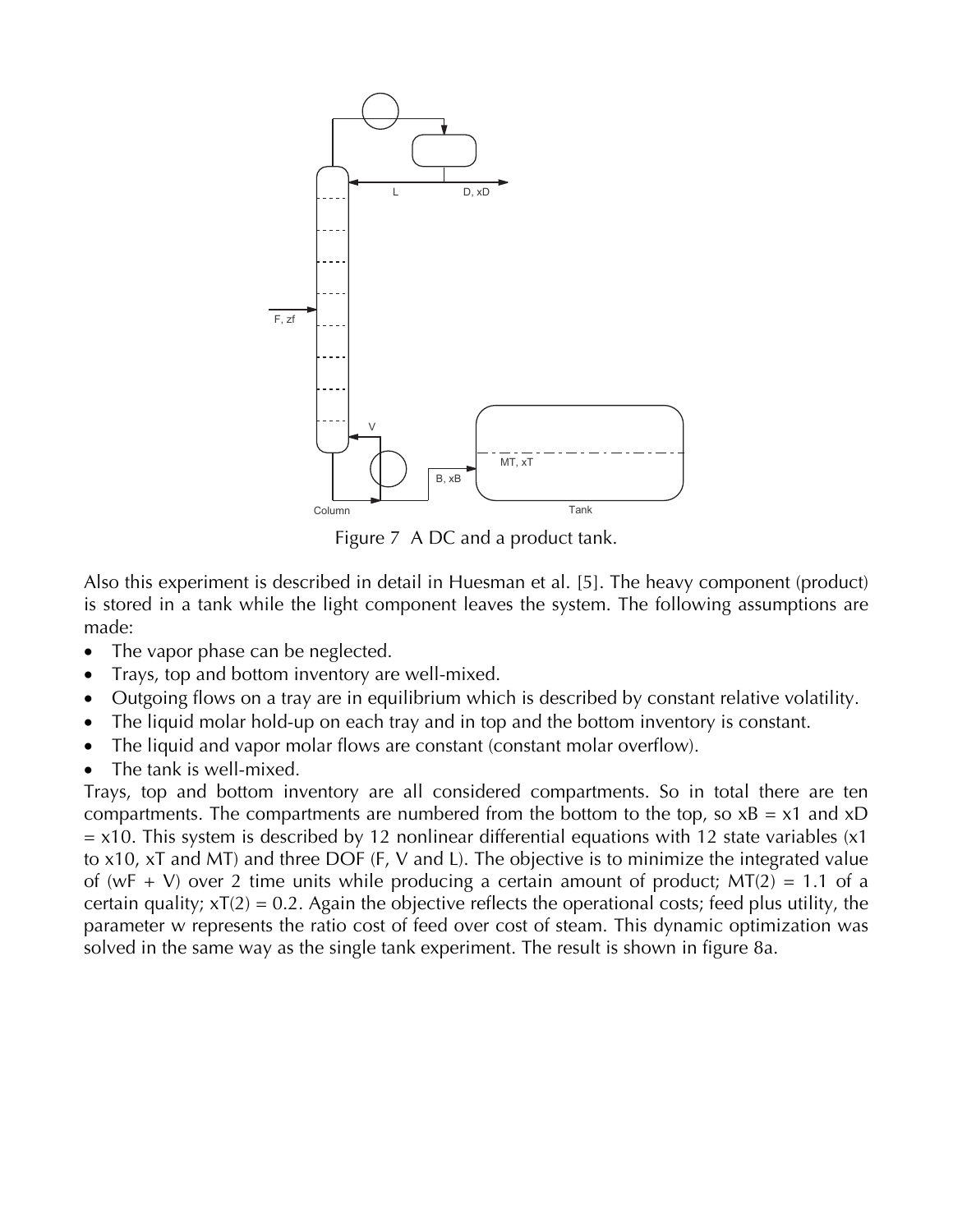

Figure 8a (left) and b (right) The result of the  $1<sup>st</sup>$  and  $2<sup>nd</sup>$  stage DC and tank problem.

It is clear that F rises rapidly. Closer inspection reveals that this also happens to V and L. As a matter a fact the ratios V over F and L over F remain constant over time. So EDO prefers constant ratios and from a distillation point of view this is not a complete surprise. Repeating the exercise of changing the initial guess for the input and/or state trajectories again reveals the existence of multiple solutions.

## **Lexicographic Optimization**

 Figure 9 shows the graph of a function with a unique and multiple solutions. For one decision variable the existence of multiple solutions seems artificial however Huesman et al. [5] show that for two and more decision variables cases are easy to construct.



Figure 9 A unique solution (left) and multiple solutions (right).

Multiple solutions can be analyzed by means of a SVD (Singular Value Decomposition) of the Jacobian of the active first order KKT (Karush Kuhn Tucker) conditions around the optimal point. Let J be this Jacobian and  $\Delta z$  be small changes in the decision variables, then multiple solutions exist if: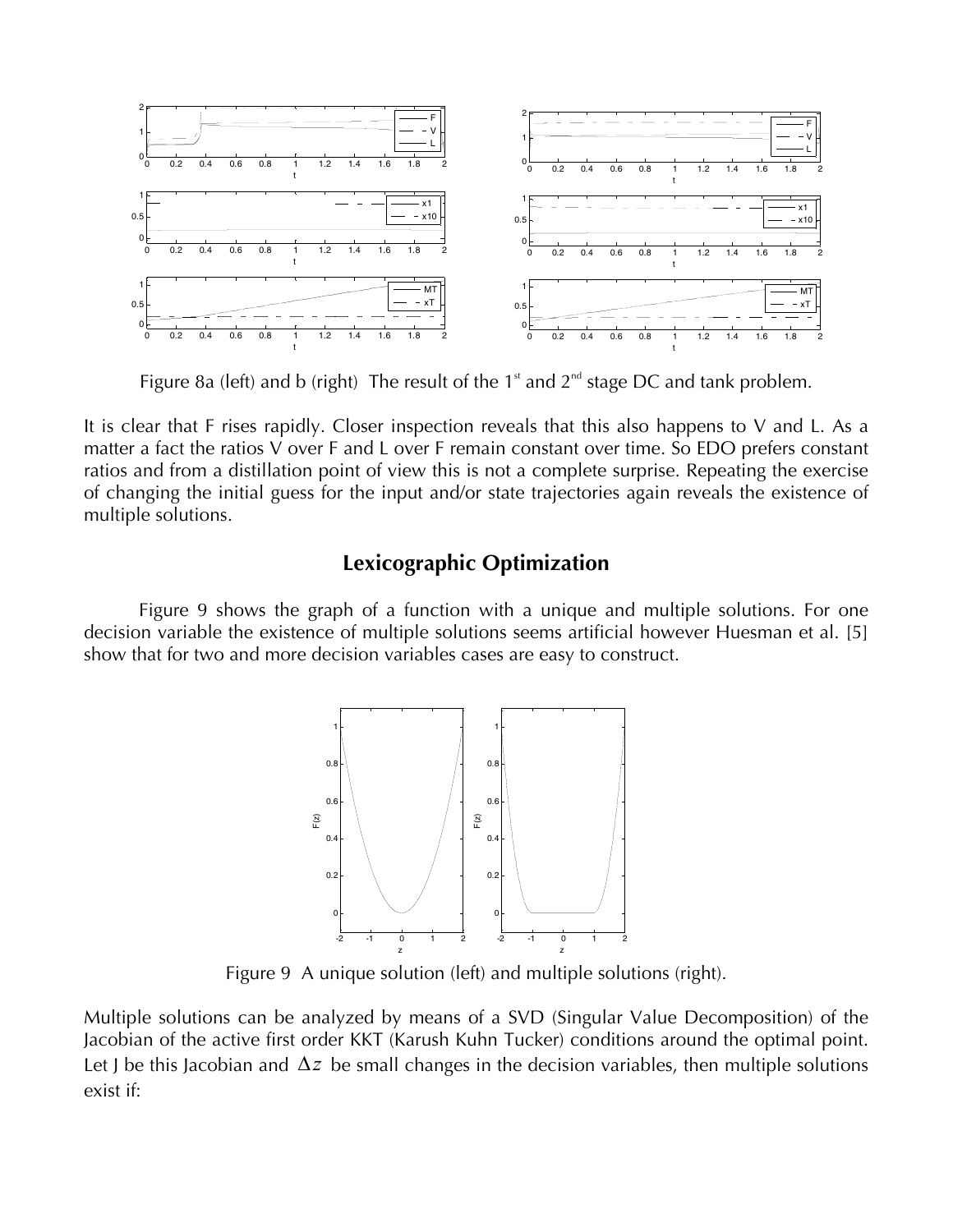In other words one or more singular values should be zero. Figure 10 shows the result for the single tank example. Note that indeed a number of singular values are zero. By the way this analysis provides more information; for example the dimension of the multiple solutions space.



Figure 10 The singular values of the Jacobian J for the single tank problem.

There are two reasons why the final solution should be locally unique:

- 1. In a closed-loop setting EDO will be performed repeatedly. This can easily lead to "jumping around the multiple solutions space".
- 2. The existence of multiple solutions implies that there are still DOF left. So there is an opportunity to perform another optimization. Of course this optimization should be based on a different objective and it should not sacrifice economic performance (too much).

The last reason strongly suggests the use of lexicographic optimization; a form of multiobjective optimization, see Miettinen [9]. For two objectives  $F_1$  and  $F_2$  it boils down to:

$$
\min F_1(z) \quad \text{s.t.} \begin{cases} h(z) = 0 \\ g(z) \le 0 \end{cases} \Rightarrow \text{ a solution } z^* \qquad \min F_2(z) \quad \text{s.t.} \begin{cases} h(z) = 0 \\ g(z) \le 0 \\ F_1(z) \le (1+S) \cdot F_1(z^*) \end{cases} \tag{8}
$$

So the overall optimization is done in two stages. The 1<sup>st</sup> stage involves an economic objective  $F_1$ and determines the best economic performance  $F_1^*$ . The  $2^{nd}$  stage is based on a different objective F<sub>2</sub> and only uses the remaining DOF because of the extra constraint on economic performance. The last constraint can be relaxed with the parameter *S*.

 Is lexicographic optimization not somewhat complex and computationally expensive? In order to answer that question lets consider the alternative that is used in MPC; regularization. In MPC regularization is provided by the term  $\Delta u^T R \Delta u$  , with  $\Delta u$  being the input moves and R a weighing matrix. For regularization to work properly the matrix *R* must be tuned carefully in order to balance regularization with the original objective. In the case of lexicographic optimization only one scalar parameter *S* needs to be specified and this is straightforward since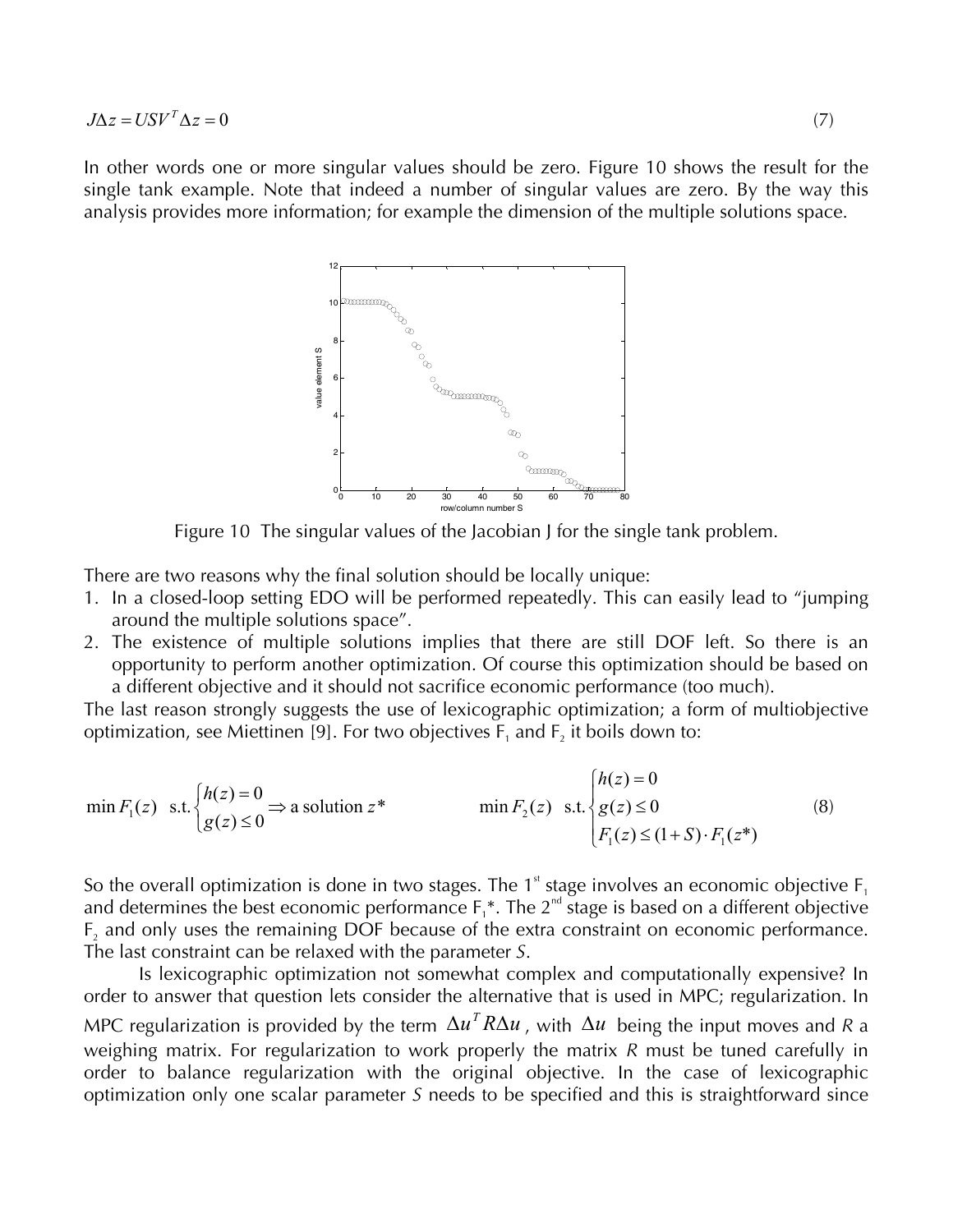its influence is completely transparent. By the way the computational effort of the  $2<sup>nd</sup>$  stage will be small provided that this stage continues where the 1<sup>st</sup> stage stopped (hot-start of the  $2^{nd}$  stage). To summarize; compared to regularization lexicographic optimization is less complex and about comparable in computational effort.

 Lexicographic optimization was applied to the three experiments previously discussed. For the choice of the  $2^{nd}$  objective and the parameter *S* see table 1.

| rable T Details of the 2 -stage optimization of the three experiments. |                                                           |          |  |  |
|------------------------------------------------------------------------|-----------------------------------------------------------|----------|--|--|
| <b>Experiment</b>                                                      | $2nd$ objective                                           |          |  |  |
| Single tank                                                            | Achieve steady operation:                                 | $\Omega$ |  |  |
|                                                                        | $\min \int_{0}^{2} ((u(t)-5)^{2}) dt$                     |          |  |  |
| STR and tank                                                           | Realize schedule in minimal time:                         | 0.03     |  |  |
|                                                                        | $\min \int_0^2 ((VT(t)-4)^2 + (AR(t)-0)^2) dt$            |          |  |  |
| DC and tank                                                            | Achieve steady operation:                                 | 0.001    |  |  |
|                                                                        | $\min \int_0^2 ((F(t)-3)^2 + (V(t)-3)^2 + (L(t)-3)^2) dt$ |          |  |  |

|  | Table 1 Details of the $2^{nd}$ stage optimization of the three experiments. |  |
|--|------------------------------------------------------------------------------|--|
|  |                                                                              |  |

The hot start of the  $2^{nd}$  stage was implemented in GAMS by using two model and two solve statements. The results are shown in figure 4b, 6b and 8b. In all cases lexicographic optimization resulted in considerable changes of the optimal trajectories and unique solutions. Note that the remaining DOF were really utilized by the lexicographic approach. For example in the STR and tank experiment the time needed to realize the schedule was halved.

# **Conclusions and Further Work**

A general well-motivated formulation of EDO has been given. It was shown that this formulation does not intrinsically fix all DOF. It was also shown that remaining DOF can be utilized by lexicographic optimization.

 Future work will focus on the background of multiple solutions (why and when do they appear?), a general approach for the  $2<sup>nd</sup>$  objective (what are sensible objectives and how to formulate them?) and extension of the open-loop to the closed-loop case.

## *References*

- 1. T. Backx, O. Bosgra, and W. Marquardt. Integration of model predictive control and optimization of processes. In *Advanced Control of Chemical Processes*, June 2000.
- 2. L.T. Biegler. An overview of simultaneous strategies for dynamic optimization. *Chemical Engineering and Processing: Process Intensification*, 46(11): 1043-1053, 2007.
- 3. D. Brennan. *Process Industry Economics An international perspective*. Institution of Chemical Engineers, Warwickshire, 1998.
- 4. M. Diehl, H.G. Bock, J.P. Schlöder, R. Findeisen, Z. Nagy, and F. Allgöwer. Real-time optimization and nonlinear model predictive control of processes governed by differentialalgebraic equations. *Journal of Process Control*, 12(4):577-585, 2002.